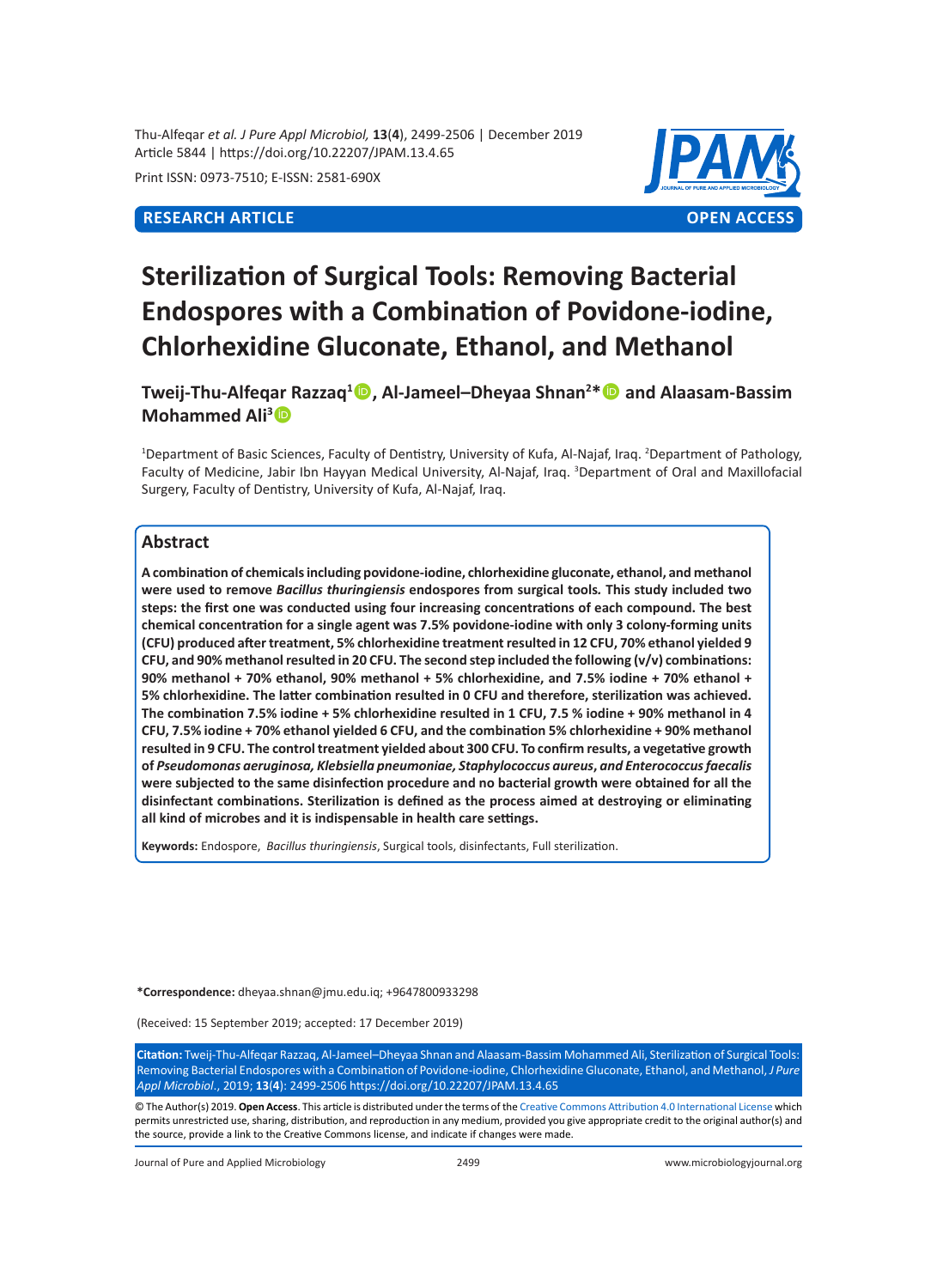### **INTRODUCTION**

Sterilization can be conducted using chemical or physical methods such as dry heat, steam with pressure, hydrogen peroxide, and chemical solutions. Disinfectants are chemicals applied to non-living objects and able to kill or eliminate pathogenic microbes with the exception of bacterial spores. Inanimate objects used in health care are mostly disinfected by wet pasteurization or liquid chemicals<sup>1</sup>.

# **Instrument classification**

To determine the amount of chemical agent and the type of disinfection method required for surgical and other medical instruments that are reusable, the instruments are classified in three types: critical, semi-critical, and noncritical. Critical instruments are those that are used on sterile tissue, including blood vessels, implants, endoscopic biopsy forceps, laparoscopes, and arthroscopes. Semi-critical instruments are in contact with mucous membranes or nonhealthy skin, but are not used on sterile tissues. Cystoscopes, gastrointestinal endoscopes, gronchoscopes, anesthesia, vaginal probes, and respiratory therapy equipment are examples of this type of instruments. Noncritical tools are those in contact only with intact skin, such as blood pressure cuffs, tourniquets, linens, general use equipment, furnishings, and environmental surfaces<sup>2</sup>.

The efficacy of any sterilization and disinfection method depends on the following three basic aspects. First, to achieve an effective destruction of living organisms. Second, the sterilizing processes and tools must be validated and suitable in design and procedure to accomplish a good combination of temperature and sterilant agent to be effective on microorganisms. Devices undergoing a disinfection process must be cleaned to reduce bio burden to further confirm the effectiveness of the disinfection process. Third, there must be enough contact between the sterilant and all surfaces and cracks of the device to be sterilized<sup>3</sup>. There are many methods used to sterilize and disinfect instruments such as steam, heat, chemicals, and others chemical methods using compounds with antiseptic or antimicrobial properties.

**Chlorhexidine gluconate (CHG)**  Chlorhexidine gluconate is active against gram-negative and gram-positive bacteria including aerobes and anaerobes, yeasts, and fungi. CHG is a synthetic antimicrobial drug widely used as a broad-spectrum antiseptic in clinical and veterinary medicine<sup>4</sup>. The mechanism of action is through the interaction of the positive charge on the CHG molecule with negatively charged phosphate groups on the microbial cell wall resulting in a change in the osmotic equilibrium of the cell. The increase in the cell wall permeability allows the CHG molecule to penetrate the microbe and facilitate the release of cytoplasmic material<sup>5,6</sup>. Sterilization and disinfection are necessary to prevent the dissemination of infectious pathogens to patients and staff. The current study is an attempt to obtain a better sterilizing method.

# **Povidone-iodine**

Povidone-iodine is produced by the binding of free iodine to the solubilizing agent polyvinyl-pyrrolidone (PVP). This process is conducted to decrease the degree of toxicity of iodine as it exerts its antimicrobial effect when released from the PVP molecule<sup>7</sup>. Once released, iodine is toxic to microbes because it irreversibly associates with residues of tyrosine in the protein structure, interacts through the formation of hydrogen bonds with several amino acids and nucleic acids, oxidizes sulfhydryl groups, and reacts with lipid unsaturation<sup>8</sup>. Povidone-iodine is a broad-spectrum antimicrobial solution effective against a variety of pathogens including *Staphylococcus aureus*<sup>9</sup> . In addition to its antibacterial activity, it is also effective against fungi, viruses, protozoa, and some bacterial spores<sup>10</sup>. PVP-iodine has rapid *in vitro* activity (it is bactericidal within 15–20 s) and the duration of the effect on the skin has been reported to be 12–14 h due to a phenomenon called back-diffusion $11,12$ . Compared with antibiotics, there is little chance for bacteria to develop resistance to PVP-iodine because of the multiple cellular targets $^{13}$ . **Alcohols**

Alcohols are colorless solutions having one or more of functionally active hydroxyl groups $14$ . Alcohols are classified as bacteriostatics or bactericidals against vegetative bacteria; they also act as a fungicidals, tuberculocidals, and virucidals but they do not destroy bacterial spores<sup>15</sup>. Methyl alcohol (methanol) has the weakest bactericidal action among all alcohols and thus, it is seldom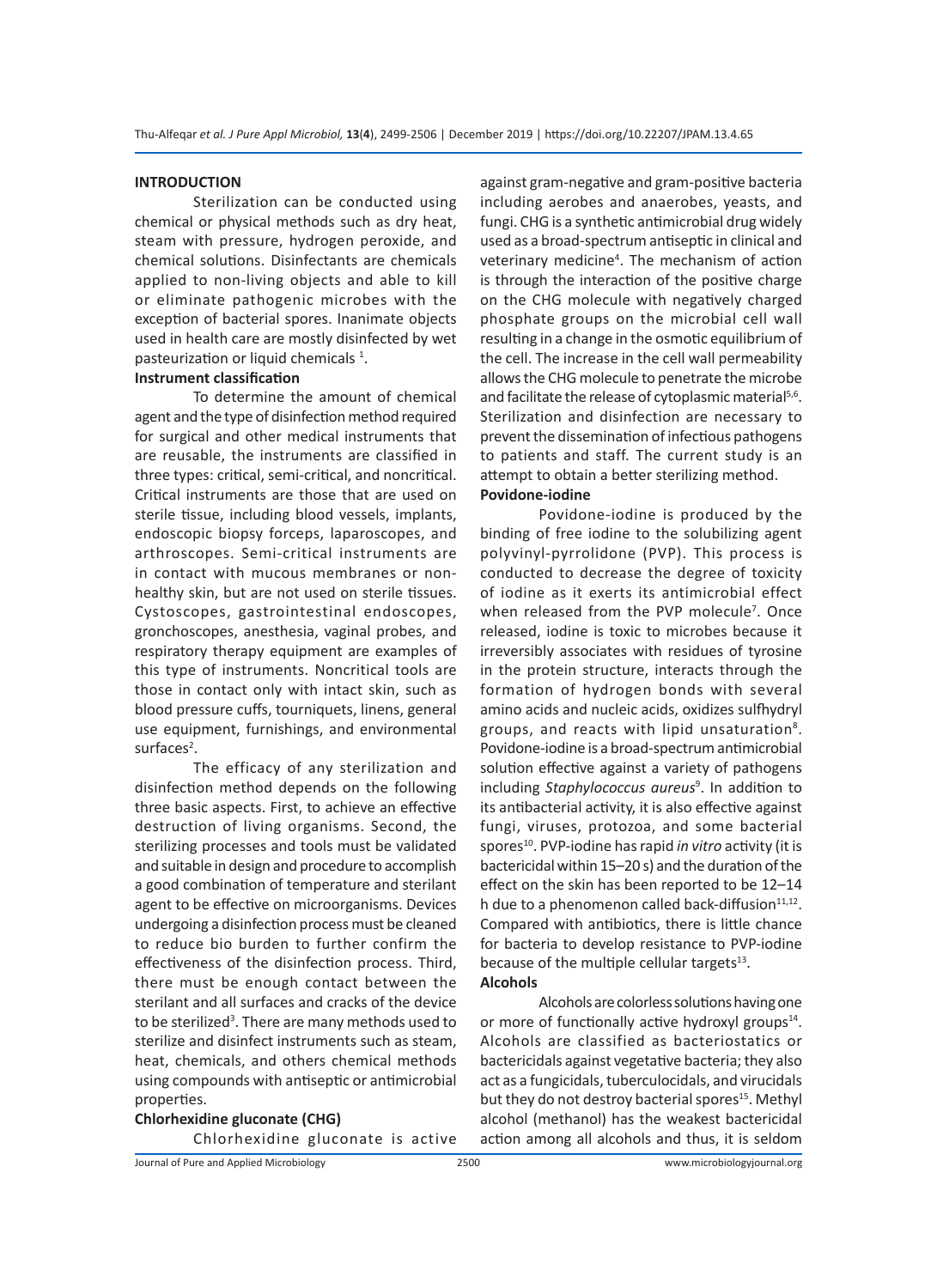used in healthcare<sup>16</sup>. Ethanol exhibits rapid broad-spectrum antimicrobial activity, and as a dehydrating agent causes cell membrane damage, rapid denaturalization of proteins concomitantly interfering with metabolism, and cell lysis $17$ . Ethyl alcohol is used to disinfect surgical instruments, facemasks, thermometers, and for skin antisepsis before injections<sup>13</sup>. A major advantage of alcohol aqueous solutions is that they do not leave any residue on treated items<sup>18</sup>.

# **Aim of the study**

This study was aimed at introducing new combinations of different concentrations of povidone-iodine, CHG, ethanol, and methanol to achieve sterilization of surgical tools and equipment.

The novelty of this research is the use of four different concentrations of each agent in addition to the combination of two or more agents. This approach allows the determination of the best combination that provides the greatest protection against infective microorganisms especially considering the high amount of new resistant microorganisms. The best combination may be used in the sterilization of instruments and tools in surgery and other medical devices that are in direct contact with patients, such as thermometers, laparoscopes, and other tools.

# **MATERIAL AND METHODS Study design**

This study included two steps, the first one conducted using four serial concentrations of each of the following compounds: povidone-iodine, CHG, ethanol, and methanol (Mast Diagnostic, City, USA) to disinfect or sterilize different surgical tools contaminated with *Bacillus thuringiensis* endospores and then with a vegetative growth of *Pseudomonas aeruginosa, Klebsiella pneumoniae, Staphylococcus aureus*, *and Enterococcus faecalis.* **Preparation of sterilizing/disinfecting agents**

The sterilants/disinfectants used in the current study are standard solutions of povidone iodine (10%), CHG (5%), ethanol (100%), and methanol (100%). The chemicals were used to prepare various concentrations of fresh solutions diluting them with distilled water $^{19}$  (Table 1).

**Sterilization and contamination of surgical tools** All the surgical tools included in this study were pre-sterilized in an autoclave at 121°C for 30 minutes and under 15 pounds of pressure for standardization. Spore-forming *Bacillus thuringiensis* bacterial isolates were obtained from the College of Agriculture, Kufa University and were characterized to the species level using morphological and biochemical tests $20,21$ . The isolate was confirmed as *B. thuringiensis* through the amplification of the 16S rRNA gene with PCR $^{22}$ . To obtain a homogenous spore suspension, a tube containing 5 mL of saline was inoculated with a 1 mL of a spore suspension and then incubated for three days at 55°C. Further, pre-sterilized surgical tools were contaminated with *B. thuringiensis*  for 5 minutes, subjected to the sterilant solution for 5 minutes, and then washed with saline. The suspension was vortexed and 0.1 mL of the washing solution was seeded onto 8 cm-diameter Petri dishes containing nutrient agar (Himedia, City, India). Petri dishes were incubated for 24 hours at 37°C and the number of well-isolated colonies counted. The control group consisted of contaminated surgical tools subjected to the same procedure without using any sterilizing solutions.

The best sterilizing concentrations of single agents were combined as indicated in Table 2, and a second round of procedures were conducted as described above but using the mixtures.

For confirmation purposes, the combination of disinfectants was used to sterilize vegetative growth of pathogenic bacteria that were obtained from the Microbiology laboratory of the College of Dentistry, Kufa University. Bacteria used were the following: *P. aeruginosa, K. pneumoniae, S. aureus, and E. faecalis.* All bacteria were cultured and a suspension of the bacterial growth was prepared on nutrient broth (Himedia, City, India). The same above procedures described for endospores have been repeated with vegetative bacteria.

#### **Statistical analysis**

The statistical analysis was conducted with the Statistical Package for Social Science (SPSS) version 25 and analysis of variance was performed using one-way ANOVA and *Post-Hoc* LSD multiple comparison tests. Results were considered significant at p≤0.05.

#### **RESULTS AND DISCUSSION**

Any invasive medical procedure requires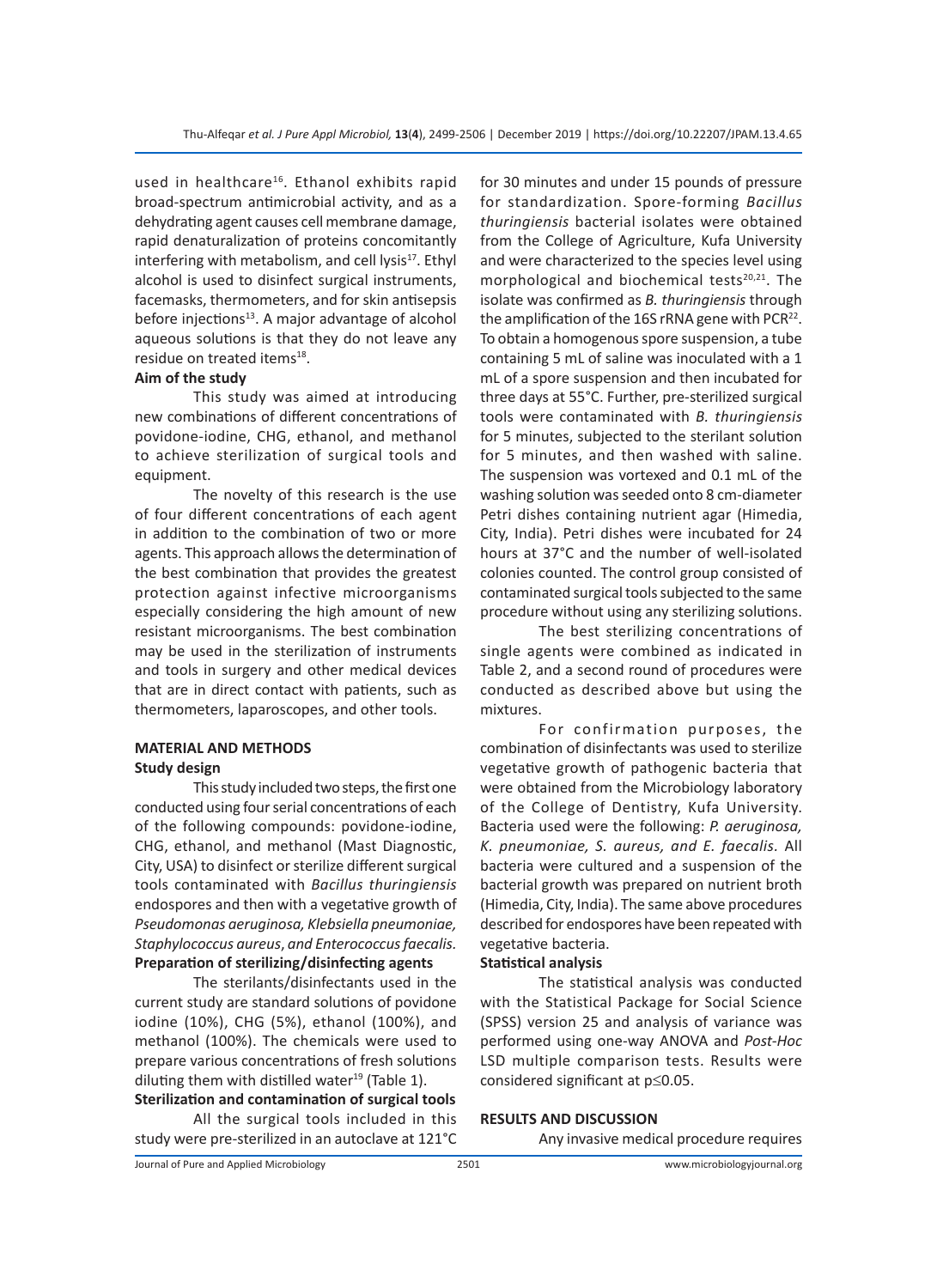surgical tools or equipment and therefore, infection may arise without effective sterilization. The use of standard sterilizing solutions may be ineffective because of bacterial resistance and the presence of bacterial endospores poses and additional challenge. Sterilization aims at achieving complete destruction or elimination of all type of microbes and it can be performed through autoclaving or incineration; however, for medical instruments that need to be reused the two procedures may not be effective $23$ .

This study included the testing of various concentrations of different disinfectant solutions and a combination of them with the goal of killing bacterial endospores to achieve sterilization of surgical tools and equipment. The reason why *B. thuringiensis* endospores were used in this study is that it is a non-pathogenic spore-forming bacterium that is heat resistant and easy to germinate and form colonies<sup>24</sup>.

# **Antibacterial effect of povidone-iodine**

Povidone-iodine was used at four different concentrations 2.5%, 5%, 7.5%, and 10%.

**Table 1.** Concentration of sterilizing agents

| SolutionConcentration (%)                     |            |          |          |          |  |
|-----------------------------------------------|------------|----------|----------|----------|--|
| Povidone jodine<br>Chlorhexidine<br>gluconate | 10<br>5    | 7.5<br>4 | 5<br>3   | 2.5<br>2 |  |
| Ethanol<br>Methanol                           | 100<br>100 | 90<br>٩N | 80<br>ጸበ | 70<br>70 |  |

The best concentration with a significantly higher capacity to control endospore contamination was 7.5%, which resulted in the appearance of 3 CFU. A 10% concentration yielded 5 CFU, then the 5% concentration resulted in 14 CFU, and the less effective concentration was 2.5% with 21 CFU. All povidone-iodine concentrations and the result of their effects are depicted in Fig. 1.

The best povidone-iodine effect was obtained with the 7.5% concentration yielding only 3 CFU, this may be explained considering that iodine makes direct contact with living cells and iodinate the lipids components of the plasma membrane<sup>25</sup>. Higher chemical concentrations show lower activity probably because of their

| Table 2. combination of sterilizing agents |  |  |
|--------------------------------------------|--|--|
|--------------------------------------------|--|--|

| Solution                                                                                                                                                                                   | Combined<br>concen. $(v/v)^*$                                                                |
|--------------------------------------------------------------------------------------------------------------------------------------------------------------------------------------------|----------------------------------------------------------------------------------------------|
| Iodine + Chlorhexidine<br>Iodine + Ethanol<br>Iodine + Methanol<br>Chlorhexidine + Ethanol<br>Chlorhexidine + Methanol<br><b>Fthanol + Methanol</b><br>Iodine + Chlorhexidine<br>+ Fthanol | $7.5 + 5$<br>$7.5 + 70$<br>$7.5 + 90$<br>$5 + 70$<br>$5 + 90$<br>$70 + 90$<br>$7.5 + 5 + 70$ |

\*Prepared by mixing equal volume of each agent of certain concentration example iodine 7.5% with Chlorhexidine 5%.



**Fig. 1.** Number of colonies forming units (CFU) on agar plate resulted from growth of *B. thuringiensis* spores after spreads 0.1 ml of spore suspension from surgical tools treated by povidone iodine solution.

Journal of Pure and Applied Microbiology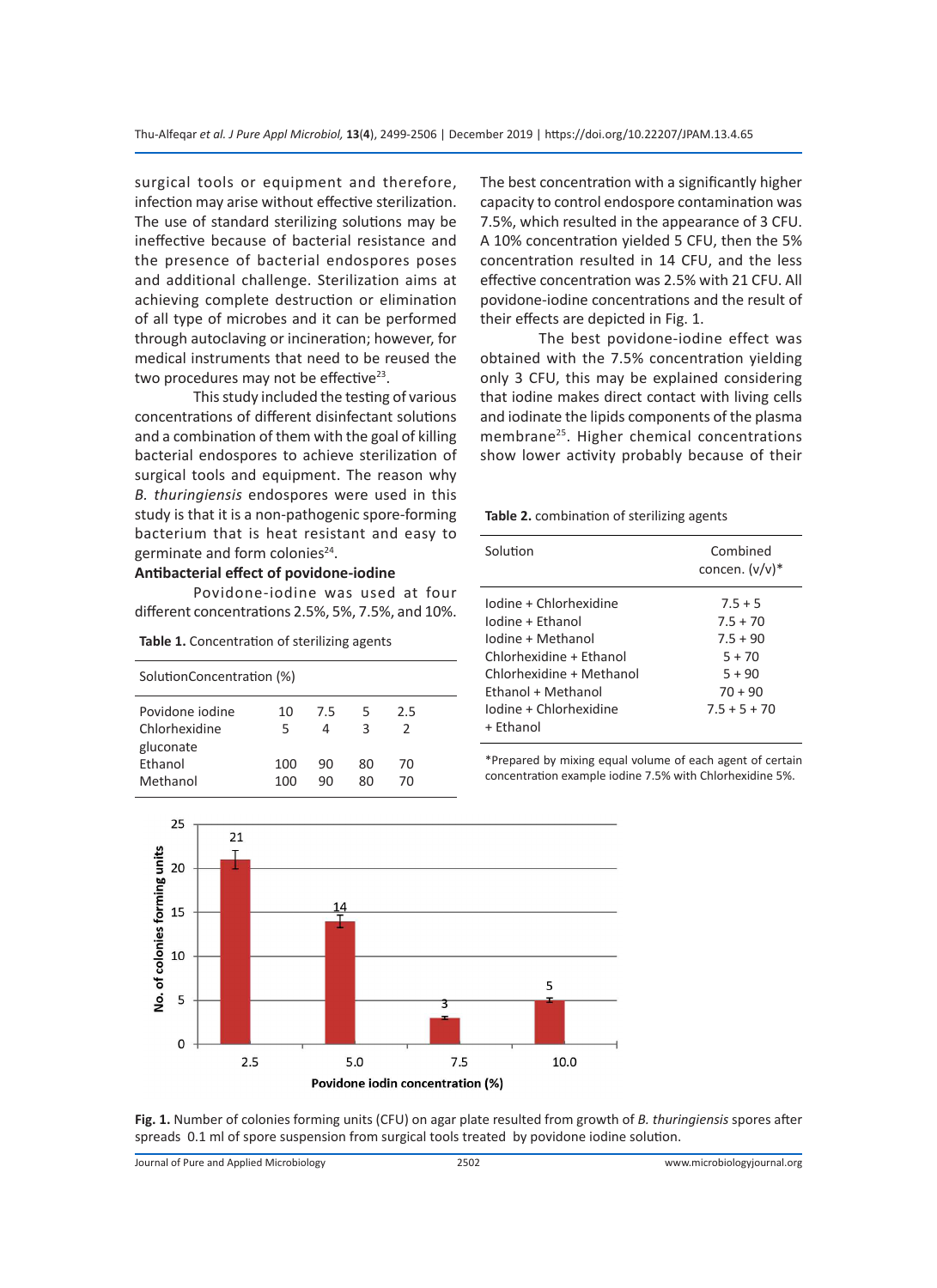lower oxidation ability due to competition for the site of attachment and penetration within the walls of the endospore. Lower concentrations such as 5% and 2.5% resulted in lower antibacterial activity because of the low concentration of the active compound. The growth of *Bacillus subtilis* endospores was inhibited with a one-minute exposure to  $0.5 - 1$  % of iodine in a 70% ethanol solution $26$ .

# **Antibacterial effect of CHG**

Four concentrations of CHG solutions were used: 2%, 3%, 4%, and 5%. The best concentration that showed significant ability to control bacterial endospores was 5% yielding 12 CFU. The 4% concentration resulted in14 CFU, the 3% concentration yielded 38 CFU, and for the 2% concentration the number of CFU was 75.

The higher CHG efficacy corresponded to the 5% concentration and the effect might be due to positively charged CHG salts binding to negatively charged compounds on the bacterial cell wall making it more prone to leaking and for the cell to burst, and because of the blockage of the potassium channel<sup>27</sup>. Other concentrations



### LSD(P≤0.05)=30.679

**Fig. 2.** Number of colonies forming units (CFU) on agar plate resulted from growth of *B. thuringiensis* spores after spreads 0.1 ml of spore suspension from surgical tools treated with Chlorhexidine solution.



#### LSD(P≤0.05)=50.037

**Fig. 3.** Number of colonies forming units (CFU) on agar plate resulted from growth of *B. thuringiensis* spores after spreads 0.1 ml of spore suspension from surgical tools treated with Ethanol solution.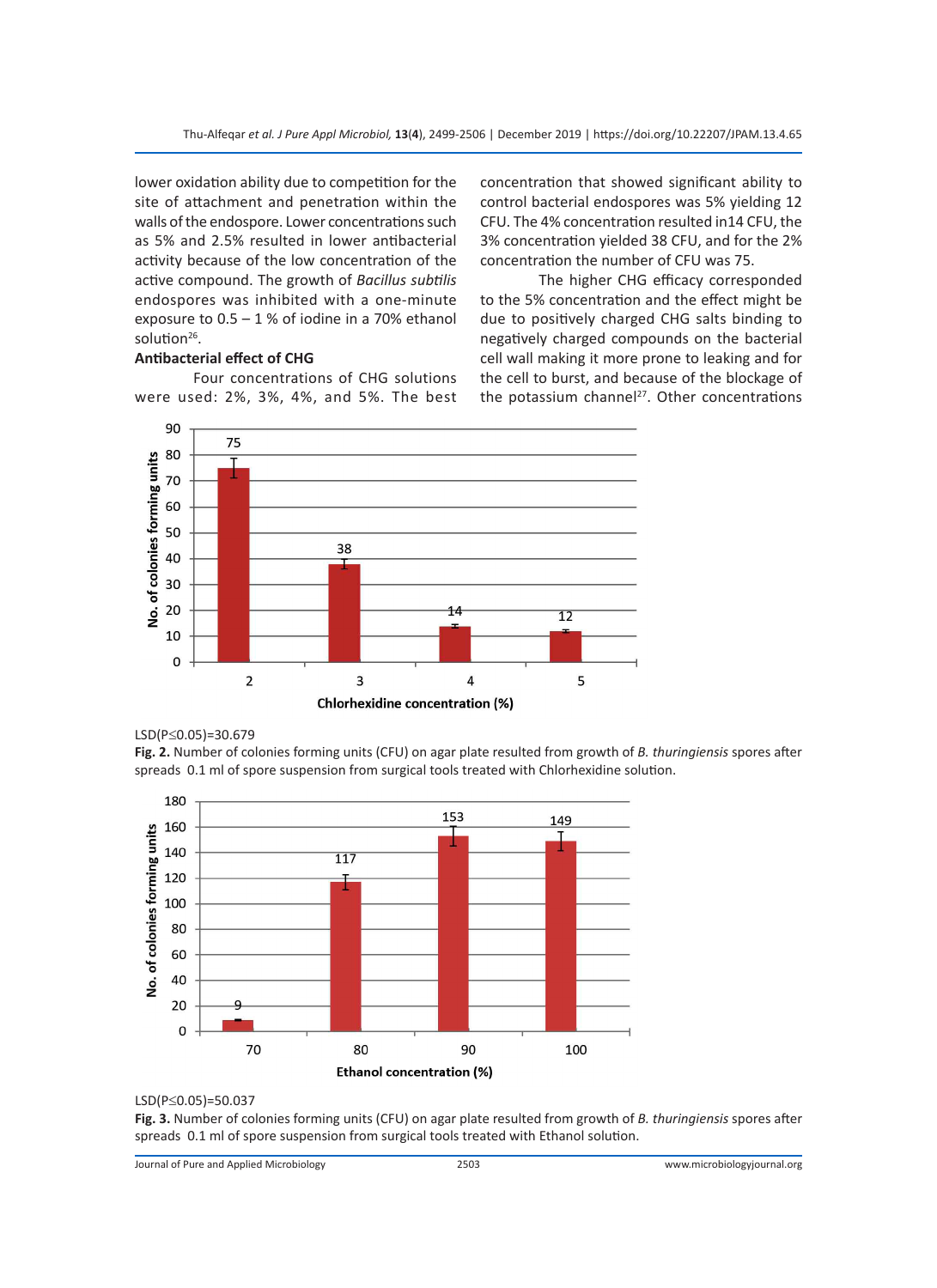produce a lower effect because of the low availability of CHG.

# **Antibacterial effect of ethanol**

Ethanol is usually used as a disinfectant agent. We prepared 70%, 80%, 90%, and 100% solutions. The 70% concentration showed significant activity compared to other concentrations since only 9 CFU were produced compared to 117 CFU for the 80% concentration. For 90% and 100% ethanol concentrations the number of CFI was 153 and 149, respectively.

Ethanol is more effective at the 70% concentration yielding 9 CFU; this significant growth inhibition is due to its ability to coagulate and denature proteins<sup>28</sup>. The hydroxyl group in ethanol attaches to microbial proteins through hydrogen bonds causing destruction of protein structures. Concentrations of 80%, 90%, and 100% show lower activity compared to the 70% concentration because ethanol cannot penetrate the microbe29. Suchomel *et al*. used three ethanol concentrations, 75%, 85%, 95% for three minutes and reported that the 75% and 95% ethanol concentrations were more effective than the 85% concentration. These authors also compared the effect of ethanol with the one of 60% propanol.



### LSD(P≤0.05)=15.668

**Fig. 4.** Number of colonies forming units (CFU) on agar plate resulted from growth of *B. thuringiensis* spores after spreads 0.1 ml of spore suspension from surgical tools treated with Methanol solution.



#### LSD(P≤0.05)=6.176

**Fig. 5.** Number of colonies forming units (CFU) on agar plate resulted from growth of *B. thuringiensis* spores after spreads 0.1 ml of spore suspension from surgical tools sterilized by combination of different sterilizing solutions.I, povidone iodine; E, Ethanol; H, Chlorhexidine; M, Methanol

Journal of Pure and Applied Microbiology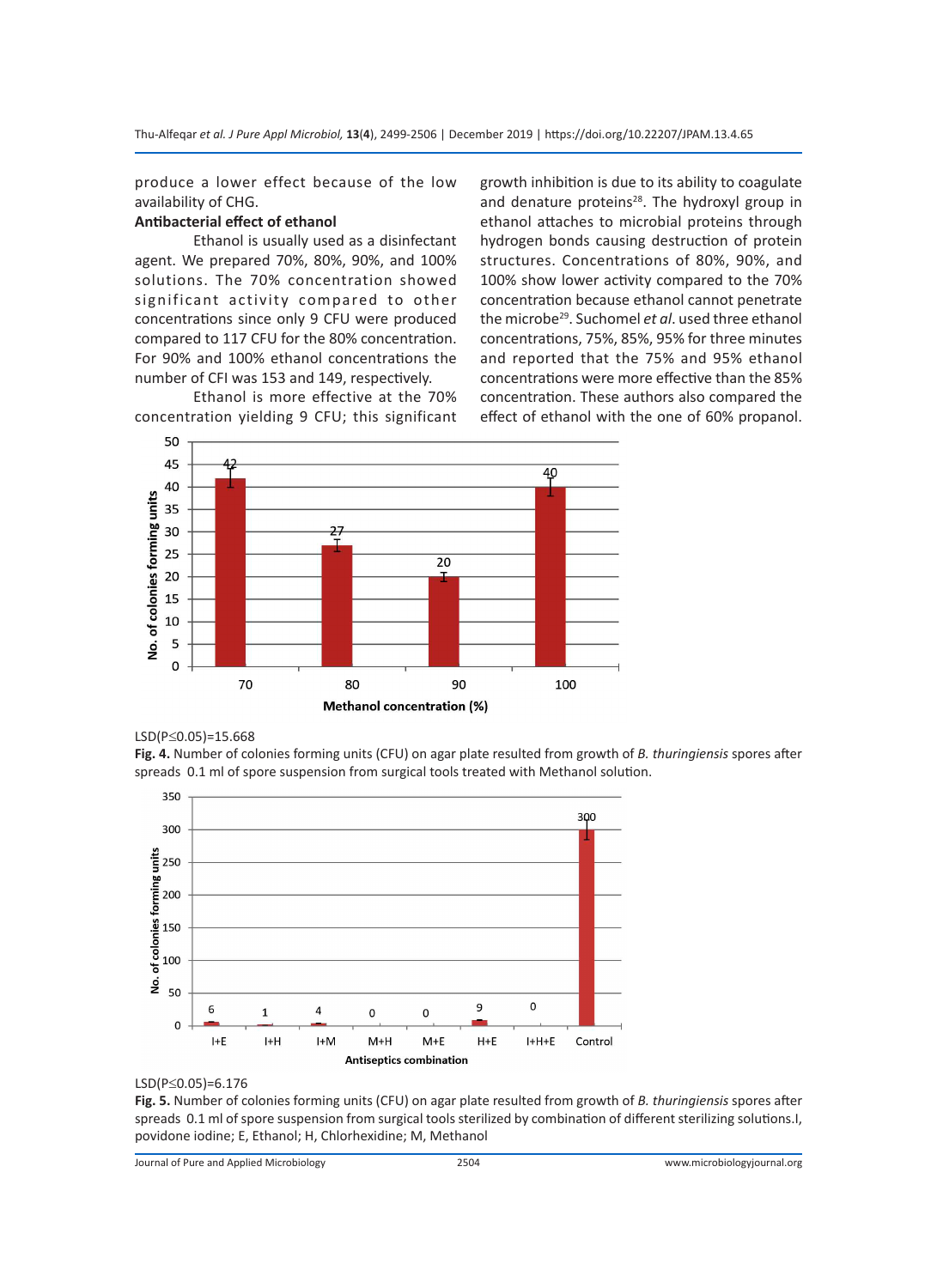Propanol was more effective than any of the ethanol concentrations<sup>30</sup>.

# **Antibacterial effect of methanol**

Methanol is rarely used as a sterilizing solution; but in this study, we used it as a single agent to compare it with others chemicals tested and to study the effect of the combination of methanol with other reagents. A 90% concentration treatment yielded 20 CFU, whereas 80%, 70%, and 100% concentrations resulted in 27, 42, and 40 CFU, respectively.

Methanol was less effective in killing bacterial spores compared to other solutions. The best concentration to inhibit bacterial growth was 90% and this is probably because this concentration prevents endospore germination without killing it. A similar behavior was reported for methanol-treated fungal spores $31$ . Methanol has also been used as a solvent for the inactivation of *Bacillus pumilus* spores on heat sensitive devices<sup>32</sup>. Furthermore, ice-cold methanol was used in the precipitation of polyhydroxybutyrate from endospore-forming *Bacillus megaterium* demonstrating its ability to destroy endospores $33$ . **Antibacterial effect of the disinfectant combinations**

The second group of experiments was conducted combining the disinfectants used in the first group of experiments at their most effective concentrations (Table 2). In the control treatment where no sterilizing solutions were used on surgical tools, 300 CFU resulted from the germination of bacterial endospores. The following v/v combinations resulted in complete sterilization (0 CFU): 90%methanol + 5% chlorhexidine, 90% methanol + 70% ethanol, and 75% iodine + 5% chlorhexidine + 70% ethanol. Other chemical combinations were effective in controlling microbial growth but sterilization was not achieved, such is the case of 7.5% iodine + 5% chlorhexidine that yielded only 1 CFU, 7.5% iodine + 90% methanol that yielded 4 CFU, 7.5% iodine + 70% ethanol 70% resulted in 6 CFU, and 5% chlorhexidine + 90% methanol which led to 9 CFU.

There was no vegetative growth of *P. aeruginosa, K. pneumoniae, S. aureus and E. faecalis* for the above combination of disinfectants*.* Several of the combinations tested were

effective preventing germination of bacterial

endospores. The combination of CHG with ethyl alcohol and cetyl lactate produces a very high topical antimicrobial effect with and immediate, persistent, and residual bactericidal activity; this also relates to the low temperature used in the manufacturing process for the production of CHG salts in alcohol-based formulations $34$ . The results of our study did not agree with the results of CHAKRABORTY *et al.* were endospores of *B. subtilis* were not inhibited with a 70% aqueous ethanol solution after the exposure of spores for 24 hours at 4°C, 25°C, and 37°C26.

### **ACKNOWLEDGMENTS**

All the diagnosis of bacterial isolates supported by the microbiology lab, faculty of dentistry, Kufa University.

#### **CONFLICTS OF INTEREST**

The authors declare that there is no conflict of interest.

### **FUNDING**

None.

# **AUTHORS' CONTRIBUTION**

All authors listed have made a substantial, direct and intellectual contribution to the work, and approved it for publication.

#### **DATA AVAILABILITY**

All datasets generated or analyzed during this study are included in the manuscript.

# **ETHICS STATEMENT**

This article does not contain any studies with human participants or animals performed by any of the authors.

#### **REFERENCES**

- 1. CDC Guidelines for Disinfection and Sterilization in Healthcare Facilities, https://www.cdc.gov/ Accessed 6 June, 2019.
- 2. Seballos RJ, Walsh AL, Mehta AC. Clinical evaluation of a liquid chemical sterilization system for the flexible bronchoscope. *Journal of Bronchology & Interventional Pulmonology*. 1995 Jul **1**;2(3):192-199.
- 3. Seavey R. High-level disinfection, sterilization, and antisepsis: current issues in reprocessing medical and surgical instruments. *American journal of infection control*. 2013 May 1; **41**(5):S111-117.
- 4. Emilson CG. Susceptibility of various microorganisms